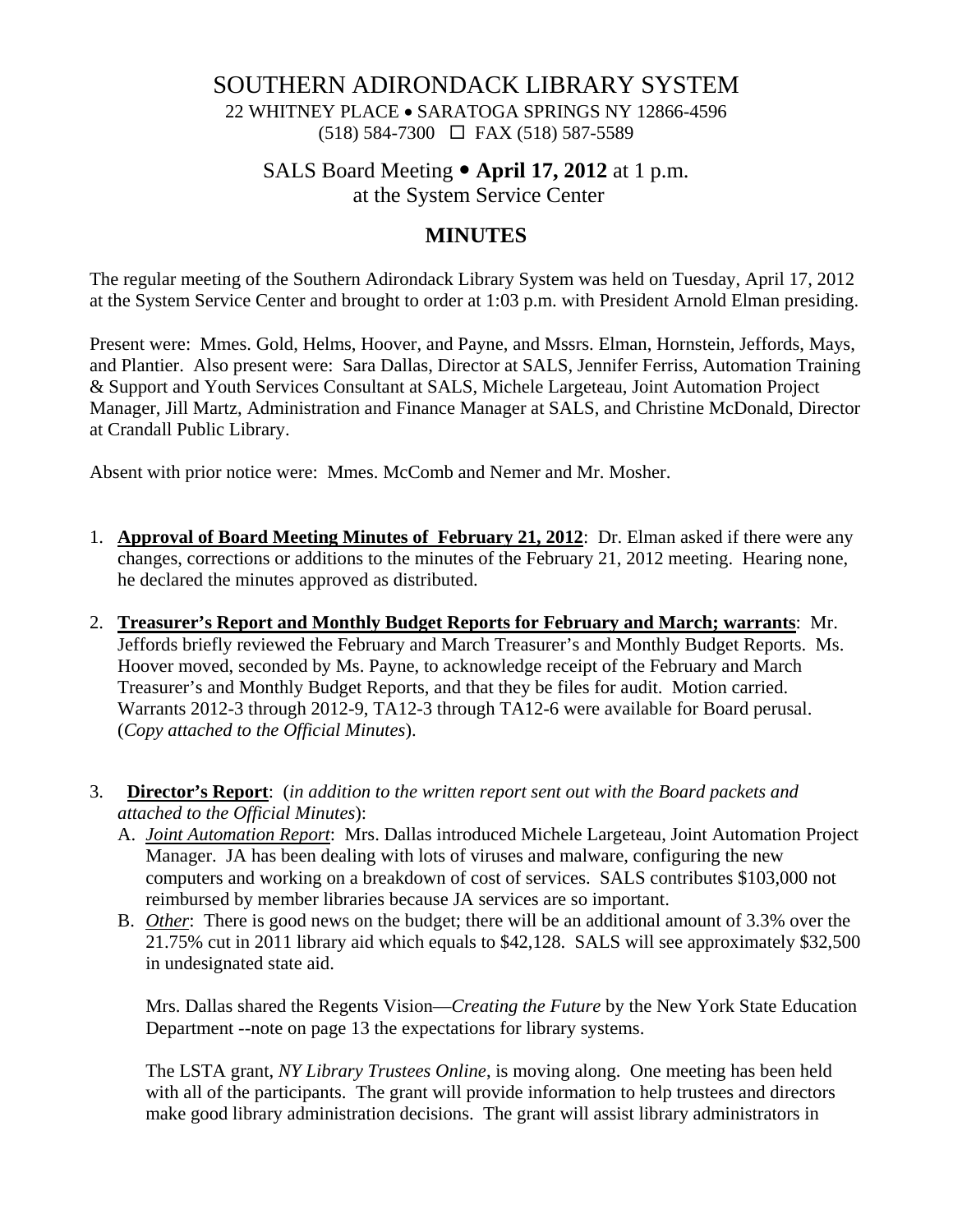reviewing or writing five policies. Member libraries were polled and these are the policies they would like to see addressed in the grant:

- Confidentiality of Records
- Customer Behavior
- Issuing Library Cards
- Meeting Room
- Unattended Children

SALS has signed a letter of Agreement with E-Learn Libraries. SALS will invoice the seven participating Public Library Systems for their LSTA funds to help pay for the project. All of SALS LSTA funds will go into the project.

SALS has purchased a new color copier.

There is no word on the Construction Grants that were approved last fall.

The draft of the 75/25 match was distributed to all library directors. The policy needs to be broad enough so we can use all of the allocated monies. The only comment received was to include the source of the data and a method to update it each year. These are the data sources:

- Per capita support per library from the previous year's Annual Reports:
- http://portal.nysed.gov/pls/cn port/mel3\_pkg.elig\_enroll\_query
- (free or reduced lunch)
- http://www.nyscommunityaction.org/poverty reports.cfm?location=nystate&section=2011 (poverty levels)
- http://www.nyscommunityaction.org/PovReport/2011/Supplements/employpage.pdf (unemployment)

Libby Post has started round 2 of her presentations. They are very informative.

PLA was wonderful. Evaluations are being sorted and they were very good. Dr. Elman added that PLA was unbelievably excellent; 8,500 people attended and featured uniformly excellent speakers.

## 4. **Committee Reports**:

- A. *Audit & Finance*: Audit Review is in your folders
- B. *Ad hoc Annual Meeting*: Invitations to the Annual Trustee Meeting were mailed; the deadline for reservations is Friday, May  $11^{th}$ .
- C. *Building*:
- D. *Bylaws Committee*:
- E. *Central Library Aid and Services*:
- F. *County Aid Coordinators*:
- G. *Library Services:* 
	- i) *Library Program of the Year Award:* Mrs. Gold reported that five nominations were received for Library Program of the Year, and all were worthy. The Committee selected *Senior Expo* from the Clifton Park-Halfmoon Public Library and *The Dirty Dozen Garden Club* from the Stony Creek Free Library.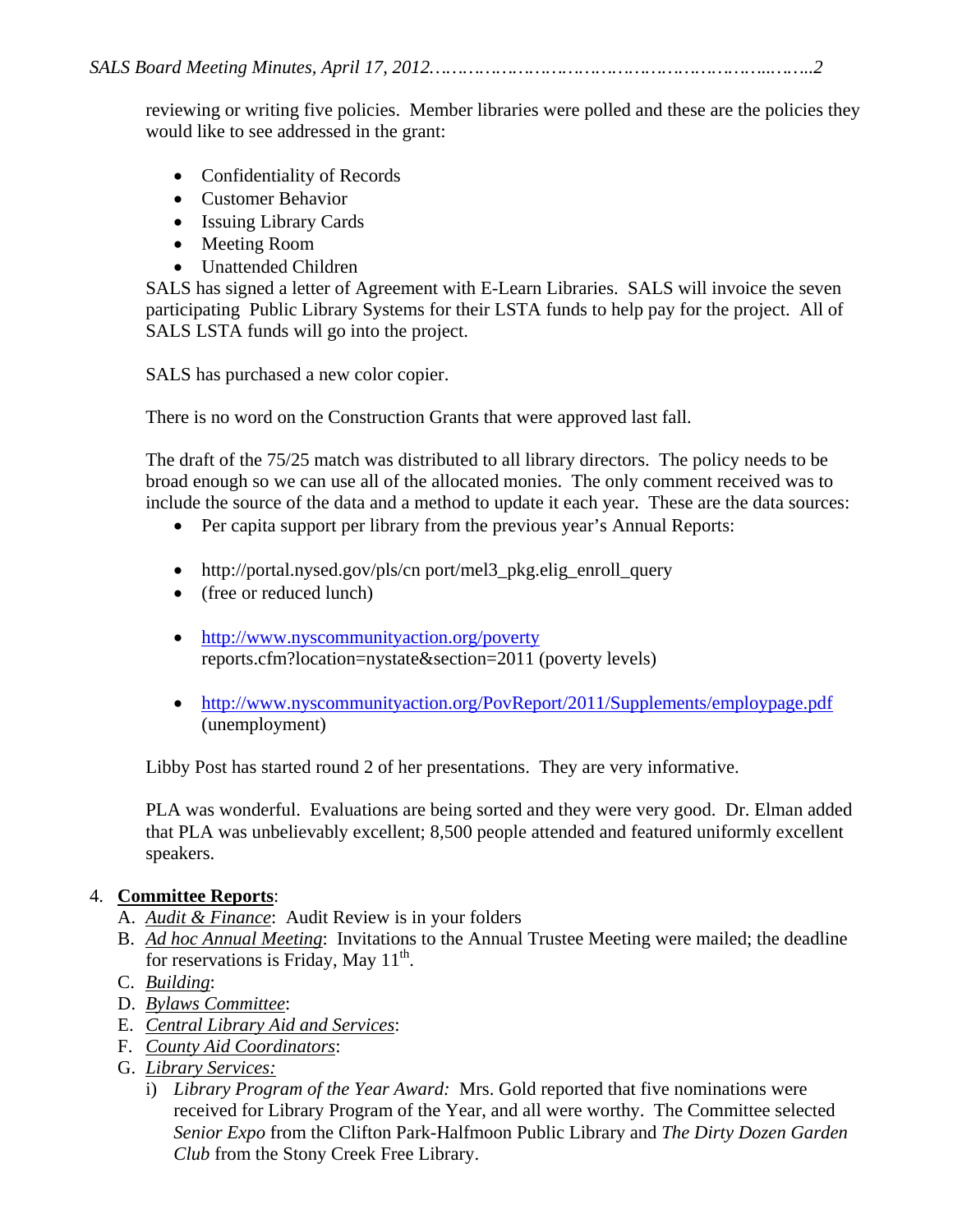|--|--|

#### H. *Personnel*:

- i) *Library Trustee of the Year Award*: Mrs. Helms reported that three nominations were received for Library Trustee of the Year. The Committee selected *Arlene Rhodes* from the Galway Public Library and *Sandi Payne* from the Stony Creek Free Library as recipients of the 2011 Library Trustee of the Year Awards.
- I. *Trustee Nominating*: A corrected "Notice of Annual Business Meeting" will go out via e-mail; the original notice incorrectly identified Mr. Odess as representing Warren County, not Washington County.

## 5. **Unfinished Business**:

## 6. **New Business**:

A. *Search for SALS Treasurer:* The search for SALS Treasurer was discussed. Responsibilities were also discussed. Mr. Jeffords would be willing to submit a proposal, but does not want to be part of the negotiation. Mrs. Gold moved, seconded by Mrs. Helms, that Mr. Jeffords be hired as Interim Treasurer until SALS hires a new Treasurer. Mr. Jeffords noted that he would provide his services at no cost during this time period. Motion carried with one abstention. Mr. Jeffords abstained.

Dr. Elman thanked Mr. Jeffords and Mrs. Helms for their 10 years of service; he is continually amazed by the amount of work some people do.

- B. *Approve Definition of Need for the 75/25% Construction Match:* The Definition of Need for the 75/25% Construction Match was discussed and tabled until the June meeting.
- C. *Approve 2012 LSTA Summer Reading Mini-Grant Program*: Ms. Payne moved, seconded by Mr. Hornstein, approval of the Authentication of the LSTA Grant for the Summer Reading Program. Motion carried.
- D. *Budget amendment for the New York Library Trustees Online LSTA Grant*: Mr. Jeffords moved the following budget amendment:

| Increase budget (income and expense) due to appropriation of: |             |
|---------------------------------------------------------------|-------------|
| LSTA Grant—NY Library Trustees Online                         | \$11,400.00 |
| NY Library Trustee Online—System Contributions                | 79,932.00   |
|                                                               | \$91,332.00 |

Mrs. Gold seconded the motion. Motion carried.

- E. *September Meeting*: Dr. Elman noted that the September meeting scheduled for September 18th falls on the second day of Rosh Shoshanna. Would the Board consider changing the date? Mr. Hornstein moved, seconded by Ms. Payne, that the September SALS Board meeting be rescheduled to September  $11^{th}$ . Motion carried.
- 7. **Director's Council Report**: Ms. McDonald did not have a Director's Council report. She did extend her thanks to SALS Board for the opportunity to attend PLA. She learned a lot. She particularly was interested in the PLA program "How to Construct Building Policies Without Winding up in Court."